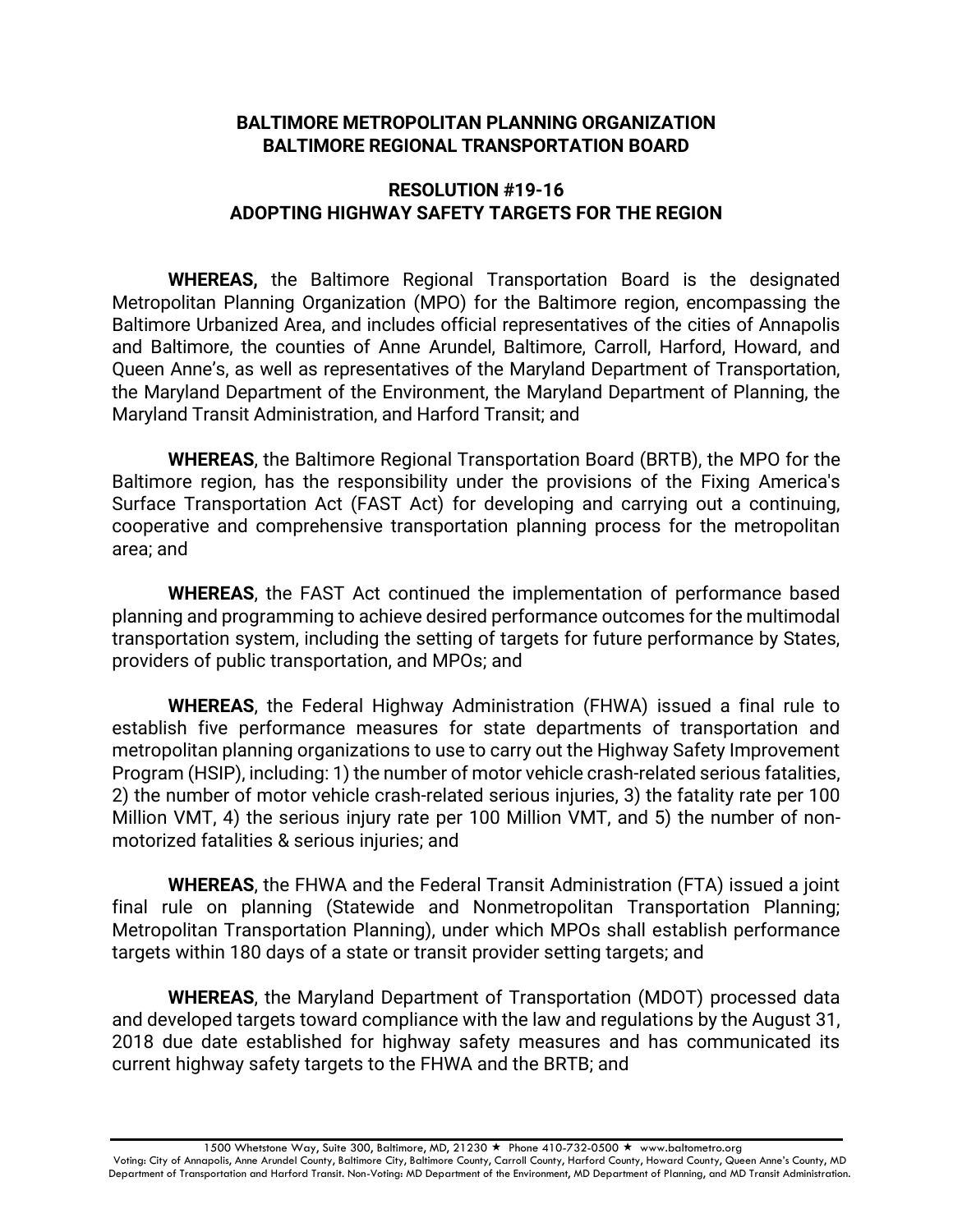**WHEREAS**, while the MDOT and the BRTB propose to adopt short-term yearly highway safety targets in accordance with regulatory guidance and advice received by the FHWA, both organizations nonetheless maintain their long-term commitment to achieving zero deaths on the state's and the region's highways; and

**WHEREAS**, the MDOT previously coordinated with the BRTB on a method for developing regional targets, and that method and previous targets were approved in Resolution #18-8; and

**WHEREAS**, this same method for developing regional targets using the current 2017 crash data was utilized to develop this year's highway safety targets. The Technical Committee has reviewed and endorsed these targets.

**NOW, THEREFORE BE IT RESOLVED** that the Baltimore Regional Transportation Board as the Metropolitan Planning Organization for the Baltimore region adopts the set of five highway safety targets for the region, as described in Attachment 1.

**I HEREBY CERTIFY** that the Baltimore Regional Transportation Board as the Metropolitan Planning Organization for the Baltimore region approved the aforementioned resolution at its January 22, 2019 meeting.

Date

 $1 - 22 - 19$  about  $\Delta\omega$ 

**Baltimore Regional Transportation Board**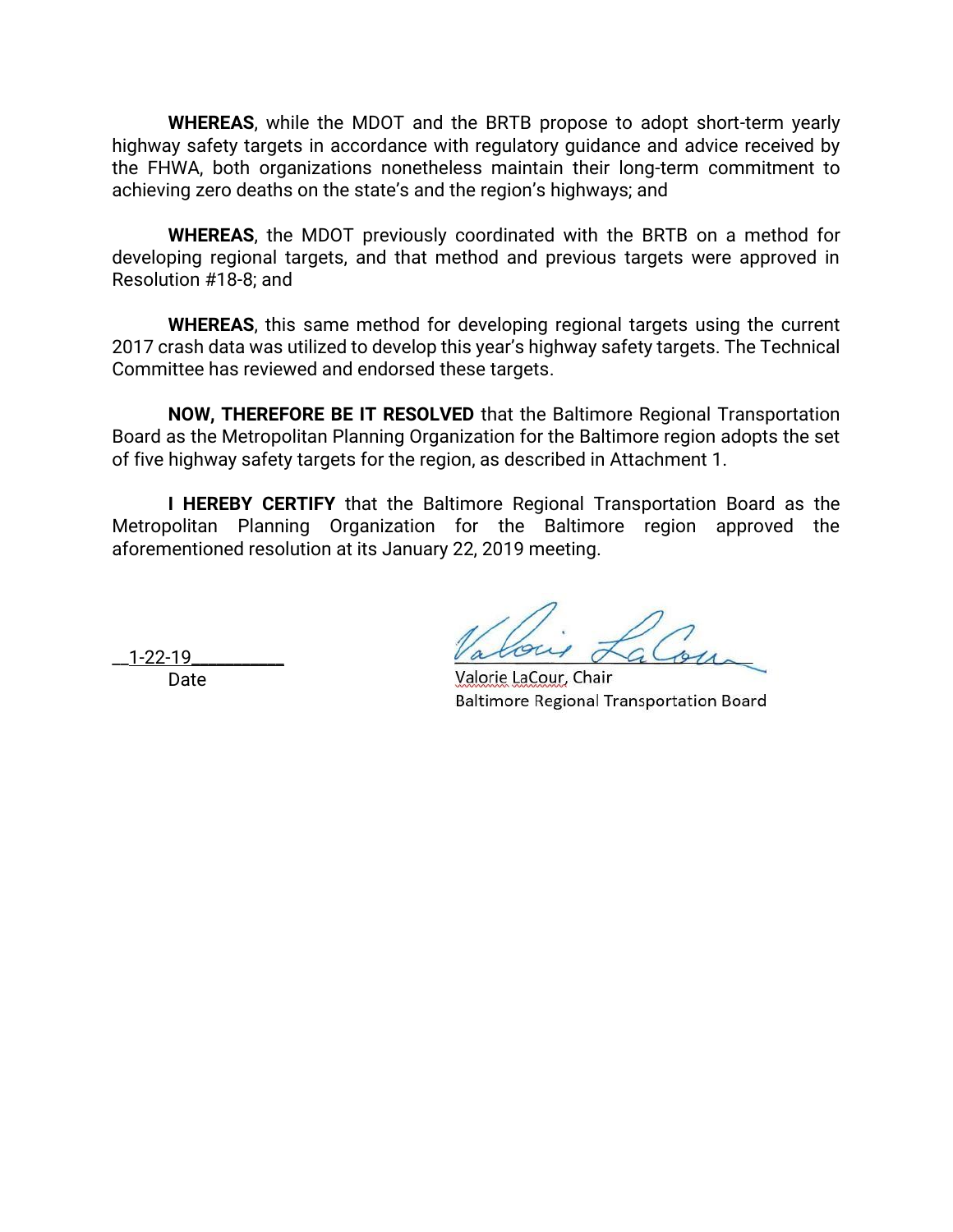**Baltimore Region Yearly Highway Safety Targets**

| <b>Performance Measure</b>                                          | 2008<br><b>Baseline</b> | 2016<br><b>Actual</b> | 2017<br><b>Actual</b> | Change<br>2016-2017 | 2015-2019<br><b>Target</b> | 2030<br><b>TZD Goal</b> |
|---------------------------------------------------------------------|-------------------------|-----------------------|-----------------------|---------------------|----------------------------|-------------------------|
| <b>Number of Fatalities</b>                                         | 242                     | 228                   | 230                   | 0.88%               | 184                        | 121                     |
| Number of Serious Injuries                                          | 1,868                   | 1,432                 | 1,678                 | 17.18%              | 1,211                      | 934                     |
| Fatality Rate per 100<br><b>Million VMT</b>                         | 0.93                    | 0.83                  | 0.83                  | 0.48%               | 0.70                       | 0.47                    |
| Serious Injury Rate per 100<br><b>Million VMT</b>                   | 7.21                    | 5.23                  | 6.05                  | 15.60%              | 4.62                       | 3.60                    |
| Number of Non-motorized<br><b>Fatalities &amp; Serious Injuries</b> | 286                     | 342                   | 366                   | 7.02%               | 222                        | 143                     |



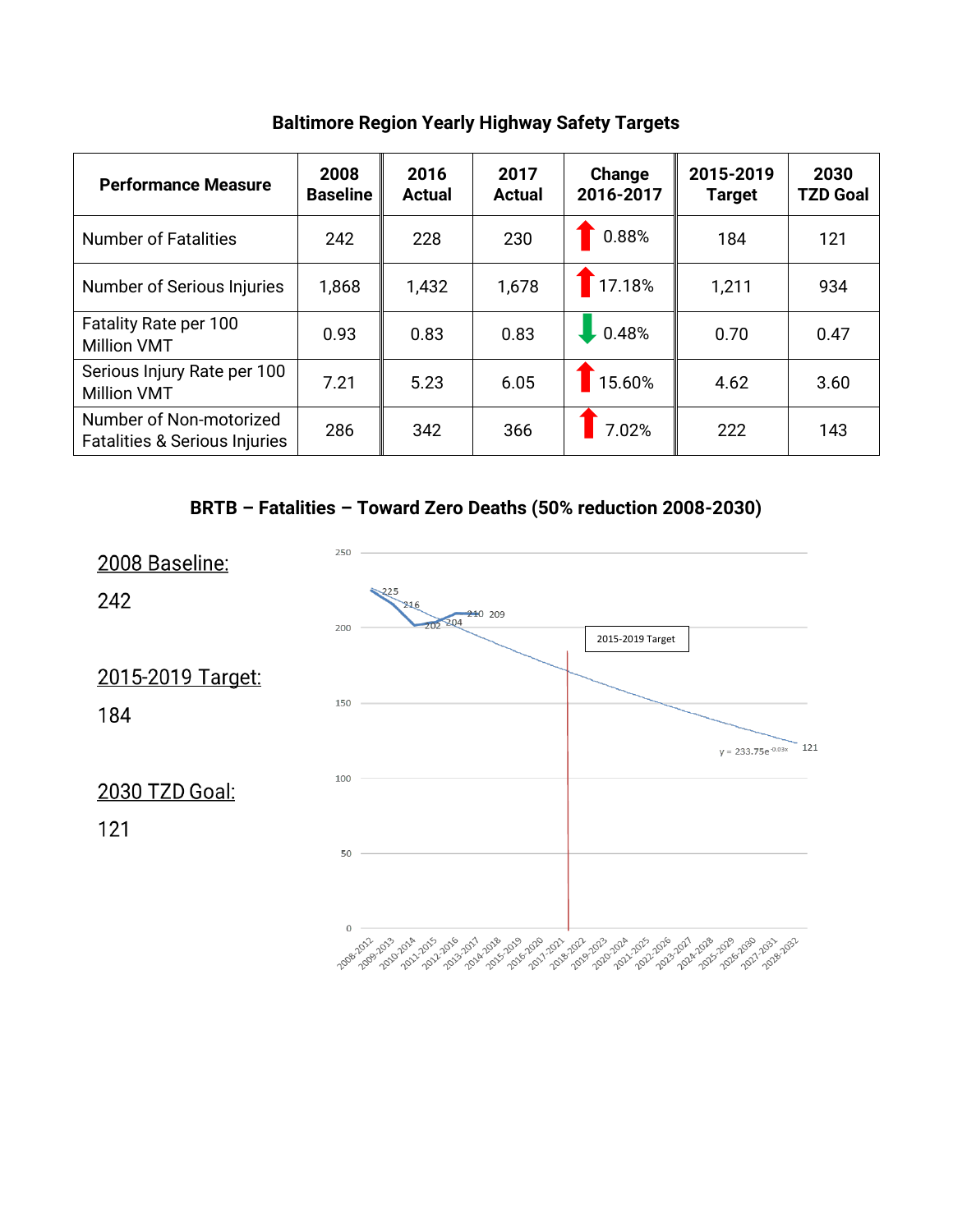2004-2008

2006-2010

2008-2012

2010-2014

he five required Safety Performance Measures from the Federal Highway Administration (FHWA) below have been incorporated into the Maryland SHSP. It is important to note that the base year numbers and targets will not match our overall visionary goals (halving fatalities and serious injuries by 2030) nor the base year numbers and targets for each emphasis area in the SHSP. This is due to differences in data definitions between the NHTSA Fatality Analysis Reporting System (FARS) and the State crash data system. The source for all fatality data is the most recently available FARS data, and serious injury data was obtained through State data. All federally required performance measures below are set using a five-year average and exponential trend method described on page 3.





2012-2016

2014-2018

2016-2020

2018-2022